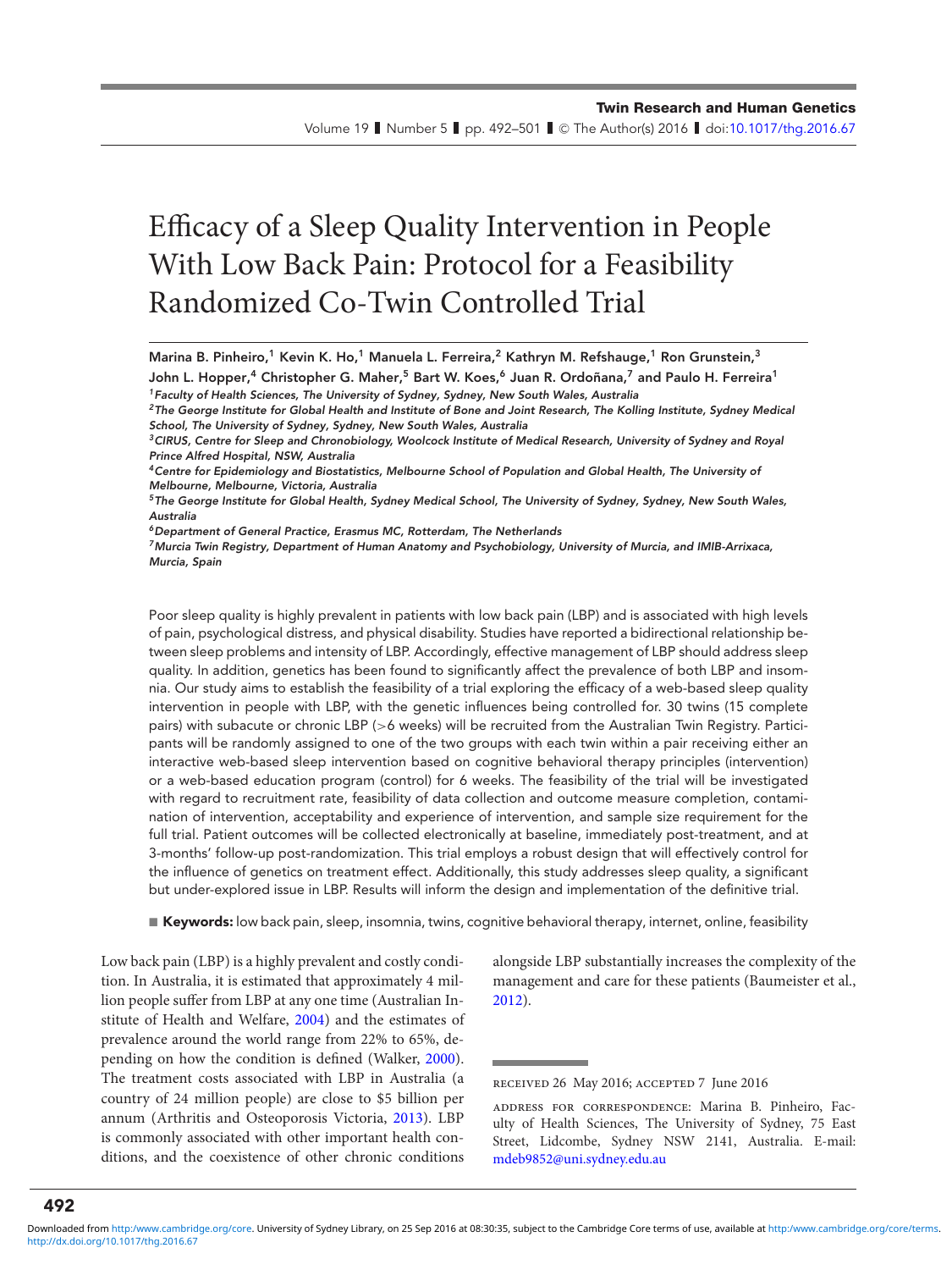Symptoms of insomnia are highly prevalent in patients with LBP. Approximately, 59% of patients with LBP also have significant problems sleeping (Alsaadi et al., [2012\)](#page-7-0), and the coexistence of these conditions is associated with higher levels of pain (Alsaadi et al., [2012\)](#page-7-0), psychological distress, physical disability, fatigue, and daytime sleepiness (McCracken & Iverson, [2002\)](#page-8-0). Previous studies have suggested a bidirectional relationship between sleep problems and LBP intensity (Alsaadi et al., [2014a;](#page-7-0) Kelly et al., [2011\)](#page-8-0). Insomnia is an important predictor of worse prognosis in terms of disability — patients with insomnia and back pain are at higher risk of going onto the disability pension than those without insomnia (Ropponen et al., [2013\)](#page-8-0). Insomnia is also believed to lower pain thresholds and reduce people's mental capacity to deal with pain (Kundermann et al., [2004;](#page-8-0) Novak et al., [2004\)](#page-8-0). On the other hand, the experience of pain also affects sleep quality. A previous study found that higher pain intensity during the day was associated with a decrease in the subsequent night's sleep quality (Alsaadi et al., [2014b\)](#page-7-0). Additionally, it is likely that poor sleep quality adversely impacts the management of LBP: the most commonly prescribed treatment by clinicians for patients with  $LBP$  — exercise therapy (Freburger et al.,  $2009$ ) — is likely to be affected by the consequences of insomnia, such as fatigue and daytime sleepiness, potentially leading to worse outcomes. Accordingly, it is plausible that effective management of LBP should address symptoms of insomnia.

The current treatment options for LBP offer only moderate effects at best (Machado et al., [2009\)](#page-8-0). Previous randomized clinical trials have mainly focused on traditional intervention programs targeting specific spinal impairments, such as specific forms of exercise, and have shown limited effects (Ferreira et al., [2006;](#page-7-0) [2007\)](#page-7-0). Treatment models focusing on associated comorbidities, such as insomnia, rather than the sole disease or disease-related impairment, have the potential to improve LBP outcomes and in the case of insomnia have not been previously investigated.

Behavioral interventions, such as cognitive behavioral therapy (CBT), are commonly prescribed for insomnia and have been shown to be effective in improving sleep quality (Riemann & Perlis, [2009;](#page-8-0) Trauer et al., [2015\)](#page-8-0). Previous studies have investigated the efficacy of CBT for sleep quality for patients with comorbid insomnia and osteoarthritis (Vitiello et al., [2009;](#page-8-0) [2014\)](#page-8-0) or chronic pain (Jungquist et al., [2010;](#page-8-0) Tang et al., [2015\)](#page-8-0), and found significant improvements in sleep outcomes as well as in pain and function. However, in these studies patients had to attend faceto-face treatment sessions, a treatment model that incurs high costs and limits the population's accessibility to the intervention. The use of an internet-based CBT program has been found to be effective for improving sleep quality (Espie et al., [2012;](#page-7-0) Seyffert et al., [2016\)](#page-8-0) and overcomes the limitations of traditional face-to-face CBT interventions. The employment of an internet-based CBT program for patients suffering from LBP and poor sleep quality has not been previously investigated and has great potential, considering the close relationship between insomnia and LBP.

Although randomized controlled trials are the gold standard design for investigating the effectiveness of an intervention, they do not explicitly take into consideration genetic and familial confounding. Genetic factors have a substantial influence in LBP, with heritability accounting for up to 67% of the variance in liability to LBP as a symptom and with the genetic component being higher for more recurrent and disabling LBP than acute and less disabling LBP (Ferreira et al., [2013\)](#page-7-0). Similarly, genetic factors have been found to be associated with insomnia (Gottlieb et al., [2007\)](#page-7-0), accounting for at least 33% of the variance of sleep quality, sleep disturbance, and sleep pattern (Barclay et al., [2010;](#page-7-0) Heath et al., [1990;](#page-7-0) Watson et al., [2014\)](#page-9-0). The randomized co-twin controlled trial design builds on the strengths of traditional trials design as it offers optimal matching to control for confounding, since genetics and a range of environmental variables that might contribute to the response to treatment are accounted for. This design has been successfully used in other areas such as the common cold (Martin et al., [1982\)](#page-8-0), and osteoporosis (Hunter et al., [2000;](#page-8-0) Ronkainen et al., [2009\)](#page-8-0), but to the best of our knowledge has never been used in LBP.

A randomized co-twin controlled trial investigating the efficacy of a web-based CBT treatment could reveal promising results that could be implemented on a population level. As the proposed study design (a randomized co-twin controlled trial) and intervention (web-based CBT program) are clearly innovative, the aim of this study is to assess the feasibility of this study and determine the optimal approach to conduct a fully powered randomized controlled trial.

The specific aims of this study are to investigate: (1) the rate of recruitment of adult twins registered at the Australian Twin Registry (ATR) with LBP to participate in the trial, (2) the feasibility of data collection and outcome measure completion, (3) contamination of intervention among twins, (4) acceptability and experience of the intervention, and (5) the sample size required for the full trial.

# **Materials and Methods**

# **Study Design**

This is a feasibility study of a randomized co-twin controlled trial with concealed allocation and blinded treatment administrators and trial statistician (Everitt & Howell, [2005\)](#page-7-0). This study has been approved by the Research Ethics Committee of the University of Sydney (2015/386) and been registered at the Australian New Zealand Clinical Trials Registry (ACTRN12615000672550). The protocol has been written following the SPIRIT statement to enhance transparency of content and completeness (Chan et al., [2013\)](#page-7-0). The findings of the trial will be reported following the CONSORT statement and the TIDieR checklist (Altman et al., [2001;](#page-7-0) Hoffmann et al., [2014\)](#page-8-0).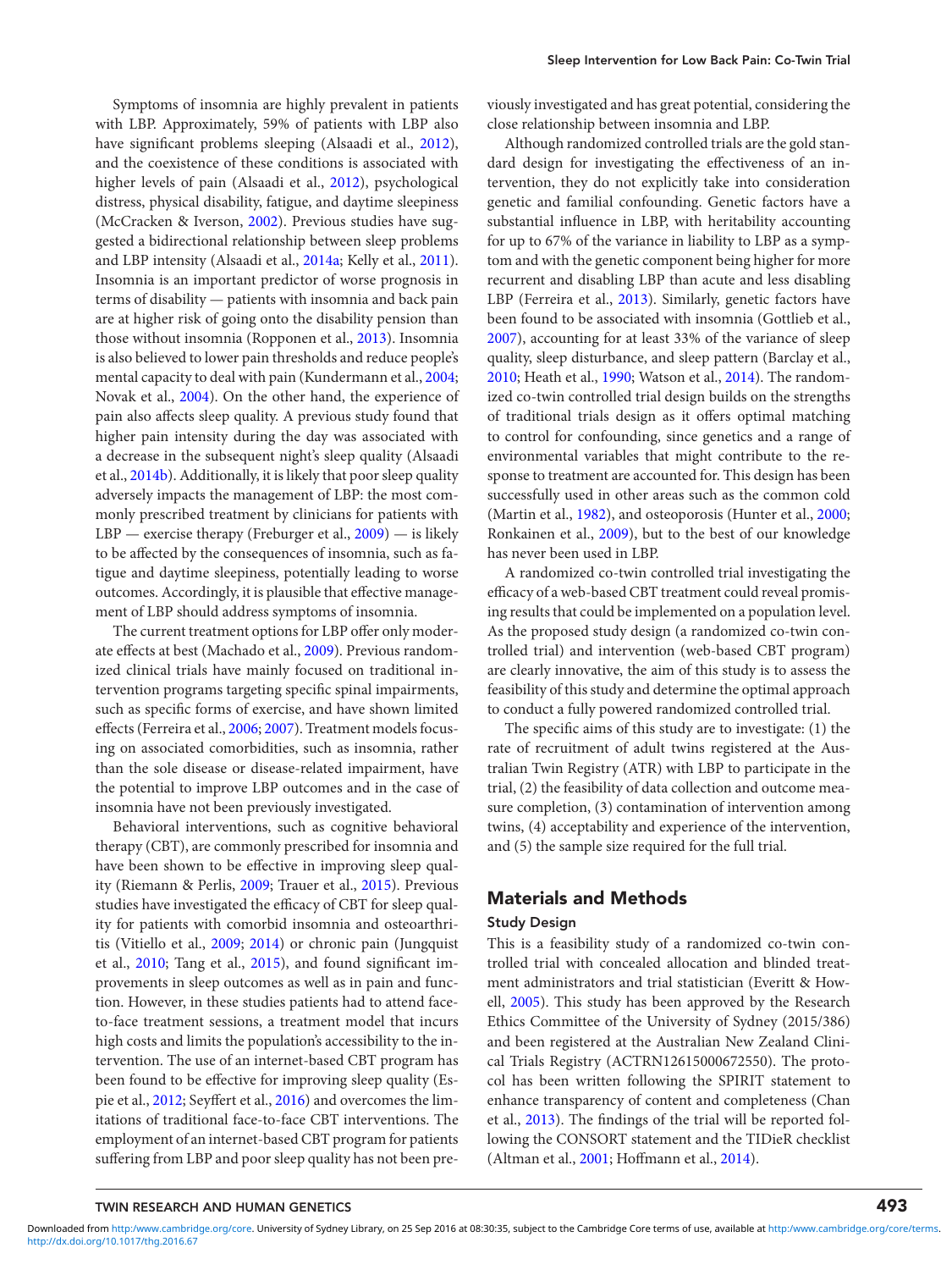

#### **FIGURE 1**

**Study design, recruitment process, and flow of participants.**

**Note: ATR** = **Australian Twin Registry, CBT** = **cognitive behavioral therapy.**

# **Study Overview**

Monozygotic (MZ) and dizygotic (DZ) twins with subacute or chronic LBP will be enrolled. Participants will be randomly assigned to one of two groups and each twin within a pair will receive either a web-based CBT sleep intervention or a control intervention, with randomization taking place within the pair. The intervention will be an interactive web-based sleep intervention based on CBT principles (intervention group), whereas the control intervention will be a web-based education program (control group), with both interventions lasting for 6 weeks. Outcomes will be measured at baseline, immediately post-treatment, and at a 3-month follow-up post-randomization. Participants will be required to answer a questionnaire 1 week after the end of the study containing questions about contamination of intervention. Additionally, twins will answer a telephone interview to investigate their opinion regarding the webbased sleep intervention. All assessment, treatment, and data-collection procedures will be conducted online and all enquiries will be managed electronically or via telephone (Figure 1).

# **Participants**

A total of 30 twins (15 pairs) with current e-mail address in the ATR database and concordant for LBP will be recruited. Twins will be contacted through an e-mail approach coordinated by the ATR. To be included in the study both twins within a pair must meet all of the following criteria:

1. aged between 18 and 65 years

- 2. present with LBP of at least 6 weeks duration and not currently seeking care for their LBP
- 3. at least a score of 3 on a 0–10 numerical pain scale (Scrimshaw & Maher, [2001\)](#page-8-0)
- 4. presenting with symptoms of insomnia, based on the DSM-5 criteria for persistent Insomnia disorder (Reynolds et al., [2010\)](#page-8-0) assessed by Sleep Condition Indicator (SCI). The SCI is valid, reliable and sensitive to change. The items assess four dimensions: sleep continuity (getting to sleep, remaining asleep); sleep satisfaction (sleep quality, troubled by sleep in general); symptom severity (nights per week, duration of problem); and daytime consequences (personal functioning, daytime performance). The SCI generates scores in the range 0–32, with lower scores indicating worse sleep. A score of  $\leq 16$  is indicative of clinically significant insomnia (Espie et al., [2014\)](#page-7-0). Twins with a score <24 will be included in our study
- 5. have current access to the internet with a device with a speaker, such as a computer or tablet.

Participants will be excluded, if they

- 1. have a known or suspected serious spinal pathology (fracture, metastatic, inflammatory or infective diseases, and widespread neurological disorder)
- 2. had spinal surgery in the past 12 months
- are currently using prescribed medication or receiving any other prescribed treatment for insomnia or for depression
- 4. are pregnant or lactating women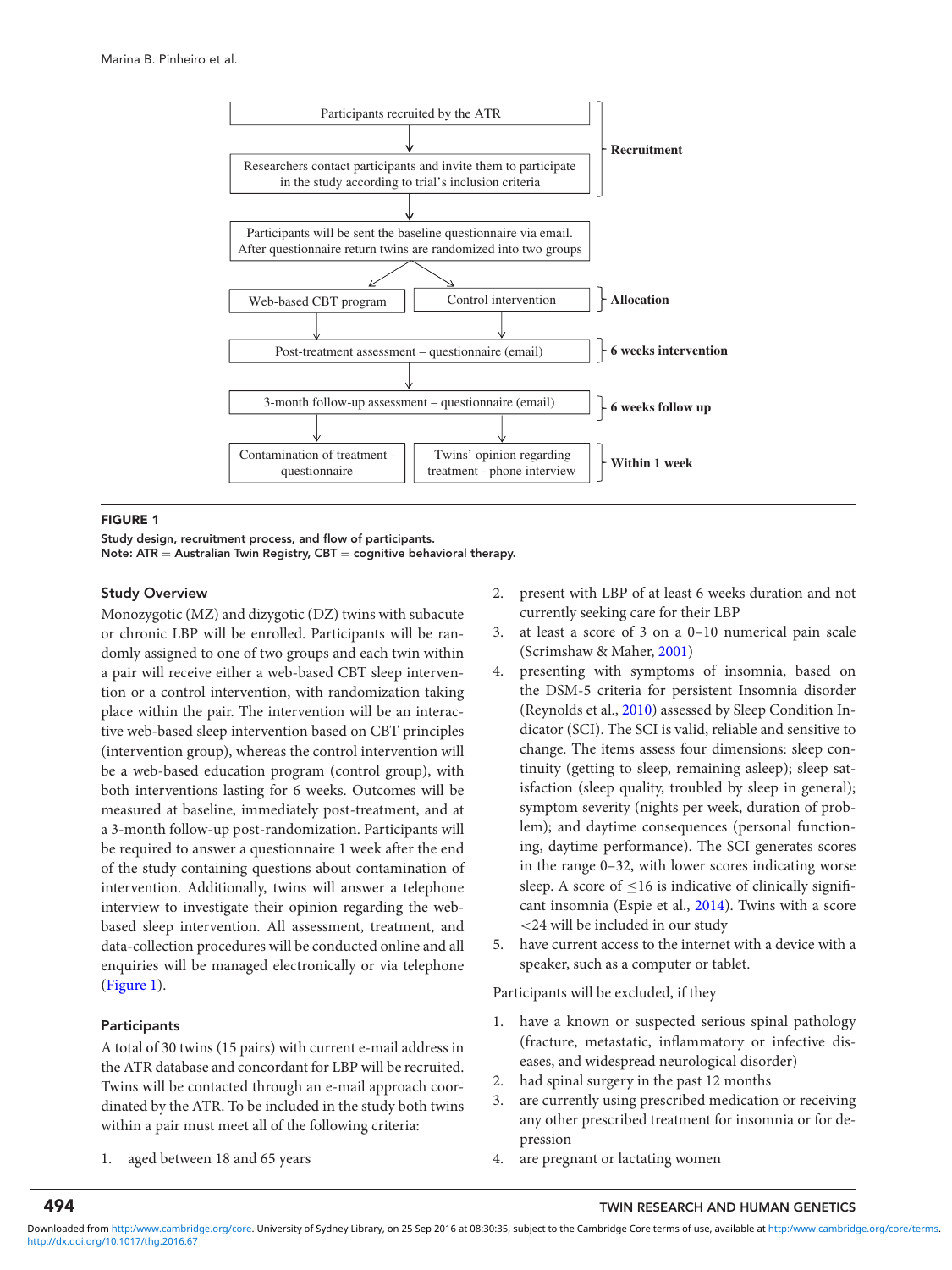# <span id="page-3-0"></span>**TABLE 1**

## **Summary of Interventions**

|                                        | Web-based cognitive behavioral therapy (Sleepio)                                                                                                                                                                                                                                                                                                                                                                                                    | Control group intervention                                                                                                                                 |
|----------------------------------------|-----------------------------------------------------------------------------------------------------------------------------------------------------------------------------------------------------------------------------------------------------------------------------------------------------------------------------------------------------------------------------------------------------------------------------------------------------|------------------------------------------------------------------------------------------------------------------------------------------------------------|
| Intervention content                   | • Sleep information<br>• Behavioral techniques (e.g., sleep restriction, stimulus control)<br>• Cognitive techniques (e.g., restructuring, imagery, articulatory<br>suppression, paradoxical intention, and mindfulness<br>strategies)<br>• Sleep hygiene                                                                                                                                                                                           | • Sleep information (derived from the Sleepio library)<br>• Delivered by e-mail not in a personally tailored manner                                        |
|                                        | • Relaxation strategies<br>. Underlying algorithms feed the delivery of information,<br>support, and advice in a personally tailored manner                                                                                                                                                                                                                                                                                                         |                                                                                                                                                            |
| Duration<br><b>Additional features</b> | • 6 weeks (one online session/week)<br>• Delivered by an animated personal therapist (avatar)<br>· Personalized case file<br>• Automatic periodic sleep data calculation<br>• Goal setting and review<br>• 24/7 online access<br>• Automated web and e-mail support<br>• Access to video library and back catalogue of session content<br>and Wikipedia style articles<br>• Able to participate in a moderated social network/community<br>of users | • 6 weeks (one e-mail/week)<br>$\cdot$ N/A<br>• Participants allocated to this group will be offered the<br>web based CBT package at the end of the study. |

5. present with severe or extremely severe symptoms of depression (score  $>10$ ), anxiety (score  $>7$ ), and stress (score >12) assessed by the Depression Anxiety Stress Scales (DASS-21; Henry & Crawford, [2005\)](#page-7-0)

- 6. are in 'poor' or 'very poor' physical or mental health (self-report)
- 7. have a diagnosis of substance use disorder (self-report assessed with a question in the screening questionnaire)
- 8. are shift workers
- 9. have not had their zygosity ascertained.

## **Recruitment**

The ATR will send an invitation e-mail with information about the study to twins registered in the database. At the end of the information sheet, twins will be invited to answer a screening questionnaire. Complete twin pairs meeting all preliminary inclusion criteria will be invited to participate in the study and will receive the participant information statement and informed consent. Only those participants meeting the inclusion criteria and returning the informed consent will be included in the study. The trial coordinator will send the link to the web-based baseline questionnaire for those twins who met the inclusion criteria before randomization.

## **Randomization**

Once both twins in a pair meet these inclusion criteria and agree to participate in the study, they will be randomized into one of two groups: one twin from each pair will be randomly allocated to each of the intervention groups, with randomization taking place within the pair. Allocation will be performed using a computer-generated random allocation schedule operated by a remote researcher and concealed from the main assessor of the study. Both twins within a pair will start the intervention at a synchronized time. Twins enrolled in the trial will be contacted by phone to be advised about their intervention allocation and to receive details about the intervention.

#### **Blinding**

Treatment administrators and the trial statistician will be blinded to group allocation. Blinding of participants to the active, experimental intervention will also be attempted. In order to check whether participants are blinded to allocation, at the end of the intervention period, participants will be asked 'Which intervention did you receive?', and they will be given two options: real (experimental) intervention or sham (control) intervention (Borkovec & Nau, [1972;](#page-7-0) Smeets et al., [2008\)](#page-8-0). Participants will be asked to rate the credibility of the intervention (measured with the Intervention Credibility Scale) after the first week of intervention.

## **Sample Size**

As the aim of this study is to investigate the feasibility of a future randomized co-twin trial, no sample size estimation was performed (Browne, [1995;](#page-7-0) Thabane et al., [2010\)](#page-8-0). Based on feasibility, we have established our sample size as 30 participants (15 complete twin pairs).

# **Interventions**

*Web-based CBT.* Participants allocated to this group will receive a web-based CBT course comprised of six online sessions, once per week, with sessions unlocked weekly. The program is highly interactive and the content is delivered by an animated personal therapist (avatar), with automated web and e-mail support developed by Sleepio limited (see [https://www.sleepio.com\)](https://www.sleepio.com) (Table 1). Previous studies, including a randomized-controlled placebo trial,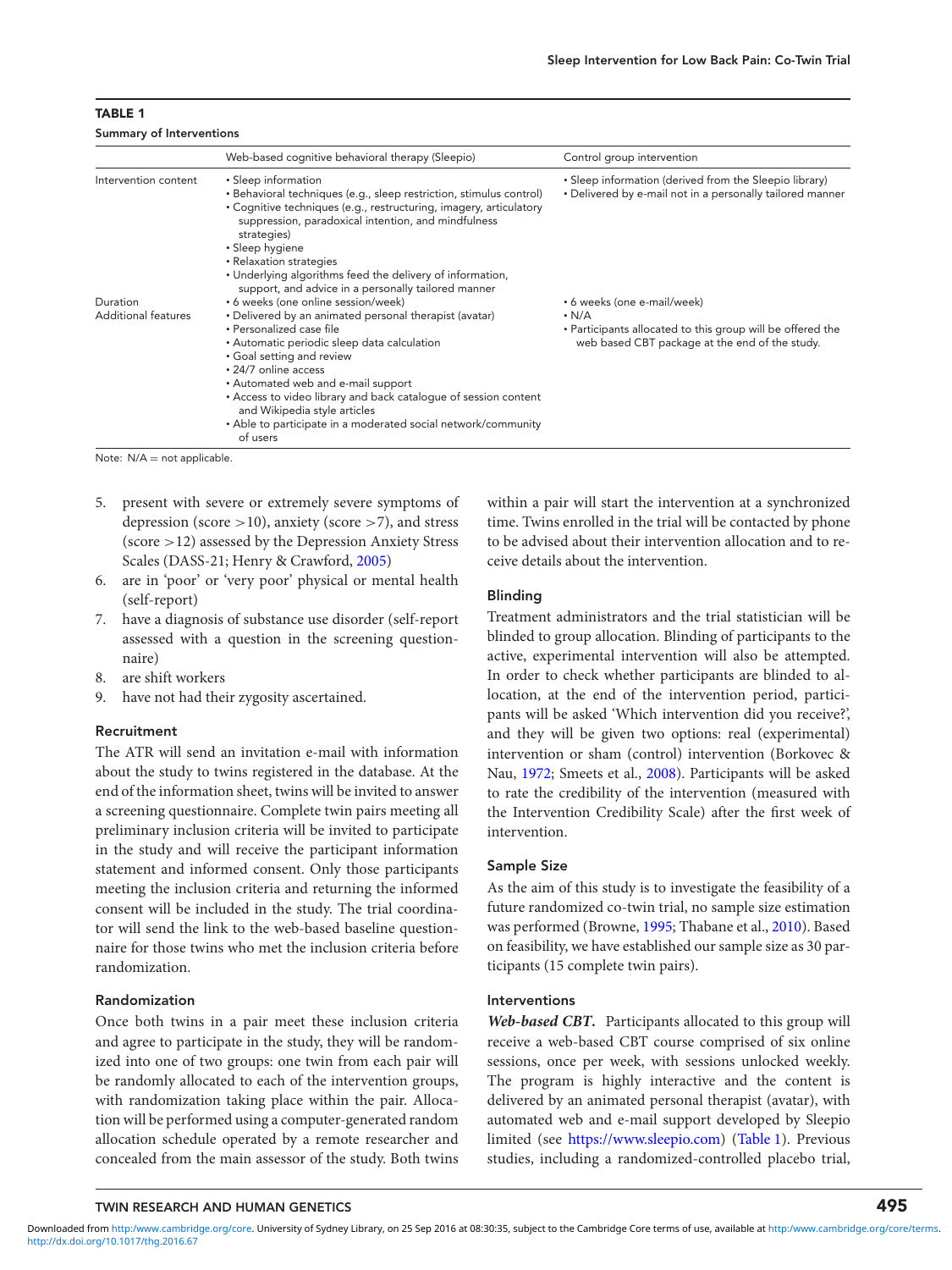have shown the effectiveness of this program in improving sleep and associated daytime functioning of adults with in-somnia (Espie et al., [2012\)](#page-7-0). In this web-based program, underlying algorithms feed the delivery of information, support, and advice in a personally tailored manner. Each session has a minimum duration of 20 min. Participants make a time for the session and are prompted via e-mail if they fail to attend the session. Participants are required to complete an electronic daily sleep diary over the intervention period. Each participant has an online case file, comprised of four sections: a progress review, a reminder of strategies to try out between sessions, an agreed sleep schedule, and a list of additional reading. It also includes additional relaxation strategies and advice on lifestyle and bedroom factors (sleep hygiene). Participants will have access to a video library and back catalogue of session content and Wikipedia style articles. Web-based CBT users will also be able to participate in a moderated social network/community of users. The CBT content is consistent with the literature, covering behavioral (e.g., sleep restriction, and stimulus control) and cognitive (e.g., thought restructuring, imagery, articulatory suppression, paradoxical intention, and mindfulness) strategies.

*Control intervention.* Participants in the control group will be given a web-based education program delivered by e-mail [\(Table 1\)](#page-3-0). Participants will receive a weekly e-mail in newsletter format over a 6-week period (to allow for matching with the web-based CBT group), containing material with information regarding sleep, mainly extracted from the Sleepio library. The content of each weekly newsletter will be different, but all participants will receive the same material during the intervention period. This intervention was chosen for the control group because there is evidence that sleep hygiene alone is not effective in the treatment of chronic insomnia (Schutte-Rodin et al., [2008\)](#page-8-0). Participants randomized to this group will be offered the web-based CBT package free of charge upon completion of the study, in case we find results favouring the intervention group.

## **Feasibility Outcomes**

The main outcomes of this study include aspects related to the feasibility of a randomized co-twin controlled trial investigating a CBT sleep intervention in the treatment of patients with LBP. Records will be kept throughout the study and, in addition, a telephone interview will be used to investigate twins' opinions regarding the intervention and general aspects of the study. The interview will be conducted with twins who have concluded the study and we will attempt to also interview those who have dropped out. The phone interview will be recorded. Additionally, data on the relationship between the twins, including twin bond, communication, and time living together will also be collected using a questionnaire developed by the ATR. A detailed description of the assessment of each of the feasibility aspects is provided below.

*Recruitment rate.* Recruitment rate will be recorded during the entire recruitment process. Records will be kept regarding the number of twins screened for entry to the trial. When a twin is not admitted to the trial, the reason why he/she was ineligible for inclusion will be recorded. Similarly, if eligible, the reasons for declining participation in the trial will be noted. Consent rates will also be recorded.

*Feasibility of data collection and outcome measure completion.* The number of missing items for each questionnaire will be recorded. The number of participants completing the intervention program and answering the followup questionnaires will be recorded. The number of participants lost in each phase of the study will be noted and the reasons for dropping out will be recorded when possible. During the phone interview, participants will be asked about their opinion regarding the data collection method (electronic), understanding of study questionnaire and data collection tools, and length of time to complete the questionnaires.

*Contamination of intervention.* Despite all the advantages in conducting a randomized co-twin trial, contamination of intervention between twins in a pair could be a threat to the methodological quality of the trial. On completion of the study intervention, contamination of intervention will be discussed with participants during the telephone interview, and participants will be asked questions such as how difficult it was not to talk to the co-twin about the intervention [\(Table 2\)](#page-5-0). To ensure interventions are delivered according to protocol, at the first treatment session twins will be invited to commit (or not) to the course. Twins will be asked not to discuss with their co-twins about the intervention they are receiving.

*Acceptability and experience of intervention.* According to the trial protocol, each participant in the experimental and control groups will be required to participate in a webbased program for a period of 6 weeks. All web-based interactions from the participants in the web-based CBT course will be electronically stored and participation activity will be assessed, using the following data: diary entries, session activities, engagement with the community, and adherence to tasks. Twins' opinions regarding the intervention, including the relevance of the intervention for them, will be investigated during the telephone interview.

*Sample size requirement.* To the best of our knowledge, this will be the first randomized co-twin controlled trial in LBP and also the first study to investigate an online CBT sleep quality intervention for LBP sufferers. Therefore, the results from this feasibility study will be used to generate data for sample size calculations for the definitive trial. The sample used for this feasibility study is representative of the target study population (twins registered with the ATR).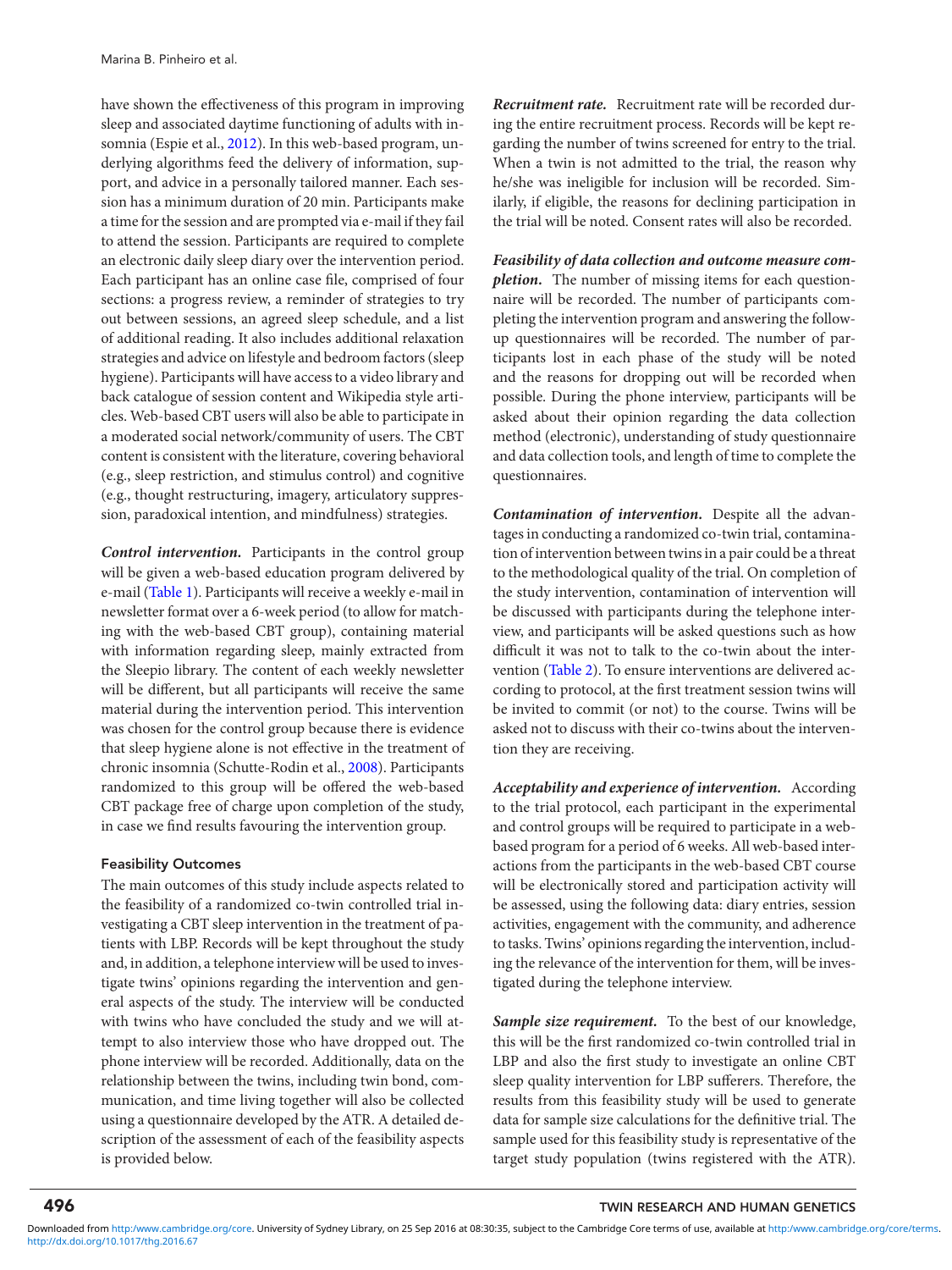#### <span id="page-5-0"></span>**TABLE 2**

#### **Contamination of Treatment Questions**

1. Have you talked to your twin about the intervention you have received?

2. Please indicate how confident you are that your twin did not know about the intervention you were receiving on a scale of 0–10, where 0 means not at all and 10 means very confident.

- 3. Were you aware of the intervention your twin was receiving?
- 4. Did you change your behavior/attitudes as a consequence of knowing about your twin's intervention?

Additionally, if this study proves to be feasible, the same inclusion and exclusion criteria will be used in the definitive trial. The quantitative data generated by this study will be supplemented by qualitative data.

## **Patient Outcomes**

Patient outcomes will be measured at baseline, immediately post-intervention, and at a 3-month follow-up postrandomization. All data will be collected using electronic questionnaires. The patient outcomes will include the following:

- 1. pain self-efficacy, measured by the pain self-efficacy questionnaire (PSEQ; Nicholas et al., [1992\)](#page-8-0)
- 2. function, assessed by the patient-specific functional scale (PSFS; Hall et al., [2011\)](#page-7-0)
- 3. average pain intensity over the last week, assessed by a 0–10 pain scale (Scrimshaw & Maher, [2001\)](#page-8-0)
- 4. disability, assessed by the Roland Morris disability questionnaire (Roland & Fairbank, [2000\)](#page-8-0)
- 5. physical activity level, assessed by the International Physical Activity Questionnaire Short Form (IPAQ-SF; Lee et al., [2011\)](#page-8-0)
- 6. insomnia severity, assessed by the insomnia severity index (Bastien et al., [2001\)](#page-7-0)
- 7. subjective sleep efficiency: data obtained from the sleep diary, assessed at baseline, post-intervention and at 3 months post-randomization (Espie et al., [2012\)](#page-7-0).

# **Data Integrity**

Study data will be collected and managed using REDCap electronic data capture tools hosted at the University of Sydney (Harris et al., [2009\)](#page-7-0). REDCap (Research Electronic Data Capture) is a secure, web-based application designed to support data capture for research studies. Data will be stored in spreadsheets and transferred to appropriate statistical software for analysis by an investigator blinded to group allocation. Spreadsheets will be regularly scrutinized for omissions and errors.

## **Controlling Bias and Protocol Protection**

The design that will be employed in this study includes key methodological features that have been recognized as important to minimize bias in controlled trials: randomization, concealed allocation, specification of eligibility criteria, blinded treatment administrators, and trial statistician. The nature of the treatments precludes blinding of participants, although treatment credibility will be assessed using the Credibility Scale. Participants will not be informed about which components of the treatment are active, and instead they will be informed that they will be randomized to two different web-based programs. Additionally, the co-twin design allows optimal matching to control for confounding, including genetic and environmental factors.

This trial has been registered, and to ensure that the study protocol is followed consistently, all personnel involved in the study will be appropriately trained. The nature of the web-based programs will ensure that all participants receive the same standardized intervention, as per protocol.

#### **Data Analysis**

*Statistical analysis.* Since this is a feasibility study, descriptive statistics will be used to explore the data. Analysis will focus on variability of the data (assessed by confidence intervals) rather than hypothesis testing since it is not powered appropriately to assess statistical significance. Treatment effects will be represented by summary (such as mean), and precision measures (such as confidence interval).

The co-twin design, with randomization taking place within the pair, offers high levels of adjustment and more precise estimates of effects than non-twin trials (Dupont, [1988;](#page-7-0) Visscher et al., [2008\)](#page-8-0). Therefore, the sample size needed to identify the efficacy of an intervention is believed to be smaller than in a traditional non-twin trial. It is intended that the results of the study will enable determination of the appropriate sample size for a full trial (Thabane et al., [2010\)](#page-8-0). We will explore, through descriptive analysis, trends in treatment effect sizes in twins reporting different levels of symptoms of insomnia. Additionally, we will attempt to investigate any trend in data variability in MZ twins compared to DZ Twins.

The data gathered from the telephone interview will be qualitatively analyzed. Main areas to be explored will be: reasons for participation in the study and for dropping out, relevance of the intervention for them, contamination of intervention, understanding of study questionnaire and data collection tools, twins' views on the data collection method, and barriers and motivators to participate in the study.

## **Criteria for Feasibility**

Based on the results of this study one of the following decisions will be made: (1) study is not feasible, and therefore should not proceed to full trial; (2) study is feasible, but modifications are required; (3) study is feasible and

# **TWIN RESEARCH AND HUMAN GENETICS 497**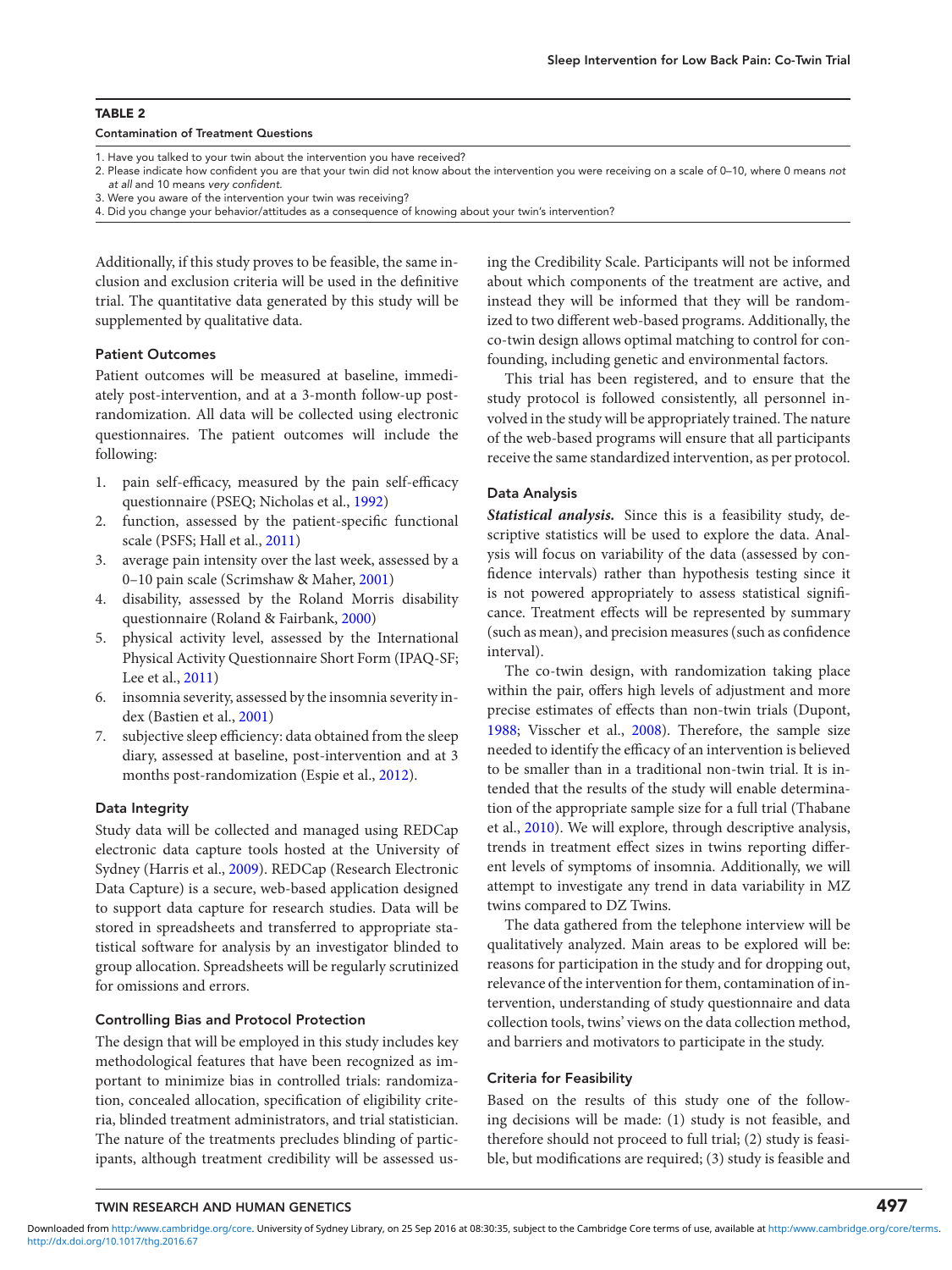no modifications are required (Thabane et al., [2010\)](#page-8-0). The results of this feasibility study will be interpreted based on the following criteria to determine whether it is feasible to proceed to the full trial:

- 1. Recruitment rate of twins approached by the ATR: 10% recruitment rate considering all twins registered (the ATR currently has over 35,000 twin pairs registered), and at least 70% of all eligible pairs can be included. In case these values are not achieved, the reasons for declining participation will be analyzed and the recruitment approaches will be restructured. Additionally, the communication material used to approach twins will be checked and other methods of collecting data might be necessary, such as paper-based questionnaires, and use of incentives for participating in the study might be needed.
- 2. Feasibility of data collection and outcome measures completion: No more than 20% missing data for the outcome measures, and a minimum of 85% follow-up rate, based on the PEDro scale (www.pedro.org.au), will be used as a measure of feasibility of data collection and measure completion. If these targets are not achieved, the information collected during the interview regarding reasons for dropping out, twins' opinions regarding the method of data collection, understanding of study questionnaire and data collection tools, and amount of time required to answer the questionnaires will be used to modify the protocol.
- 3. Contamination of intervention: No more than 15% of twins being aware of the intervention their co-twins were receiving and indicating that they have changed their behavior as a consequence of this knowledge. If we find a contamination rate greater than 15%, strategies to avoid it will be sought. For instance, we aim to explore whether contamination of intervention was associated with the level of bonding between twins, living together, or communication between twins. If these factors affect contamination they could be addressed and considered in the recruitment strategy of the full trial.
- 4. Acceptability and experience of intervention: Adherence rate of 75%, based on the results of a previous study using Sleepio (Espie et al., [2012\)](#page-7-0). The information collected during the phone interview regarding the twins' opinions in relation to the intervention will be used to support the interpretation of these results and to establish strategies to increase attendance rate.
- 5. Sample size requirement: Caution will be used when calculating the sample size required for the full trial, as results from feasibility studies can potentially mislead sample size calculation (Thabane et al., [2010\)](#page-8-0). To avoid generating misleading results, we will supplement the information with qualitative data.

The criteria for the full study to be considered feasible or for requiring modification have been established above. The following criteria will be used for considering the study as not feasible: no apparent change in the outcomes with confidence intervals that include large negative values, or when the established criteria have not been met and no strategies can be used to overcome the issues (Thabane et al., [2010\)](#page-8-0).

# **Discussion**

There are many aspects of this trial that are innovative, such as investigation of an intervention approach that has not been tested in the target population (people with LBP) and the twin design. Therefore, the investigation of the feasibility of the study is imperative before planning the full trial, including such pioneering aspects.

This feasibility study includes specific and clear feasibility objectives, and clear analytic plans, and explicit criteria have been established to assess the feasibility of the full study. If this study is considered feasible in the current format, the same design and methods will be used for the full study. However, if modifications are required, they will be conducted according to the information collected in this feasibility study. This will ensure the quality and efficiency of the full trial. In the case that the study is considered as not feasible, the full study will not be conducted, saving resources that otherwise would be spent unnecessarily.

This study will represent a major advance in the field because symptoms of insomnia are strongly associated with chronic LBP and other musculoskeletal conditions, and the use of a co-twin design has the potential to provide precise estimates of treatment effects in LBP. Results will have a substantial impact in the identification of a new intervention that could be directly translated into the management of LBP.

This study will investigate the feasibility of a randomized co-twin trial investigating the efficacy of a web-based CBT program for insomnia to improve sleep and LBP outcomes in people with subacute or chronic LBP and symptoms of insomnia. Our findings will inform the preliminary efficacy of a sleep intervention for LBP, and the feasibility of conducting a definitive randomized co-twin trial.

# **Acknowledgments**

Sleepio Limited for providing the web-based CBT intervention. The Australian Twins Registry for their assistance in the recruitment process. Trial registration: Australian New Zealand Clinical Trials Registry: ACTRN12615000672550. This research received no specific grant from any funding agency, commercial or not-for-profit sectors. MLF is supported by Sydney Medical Foundation/Sydney Medical School.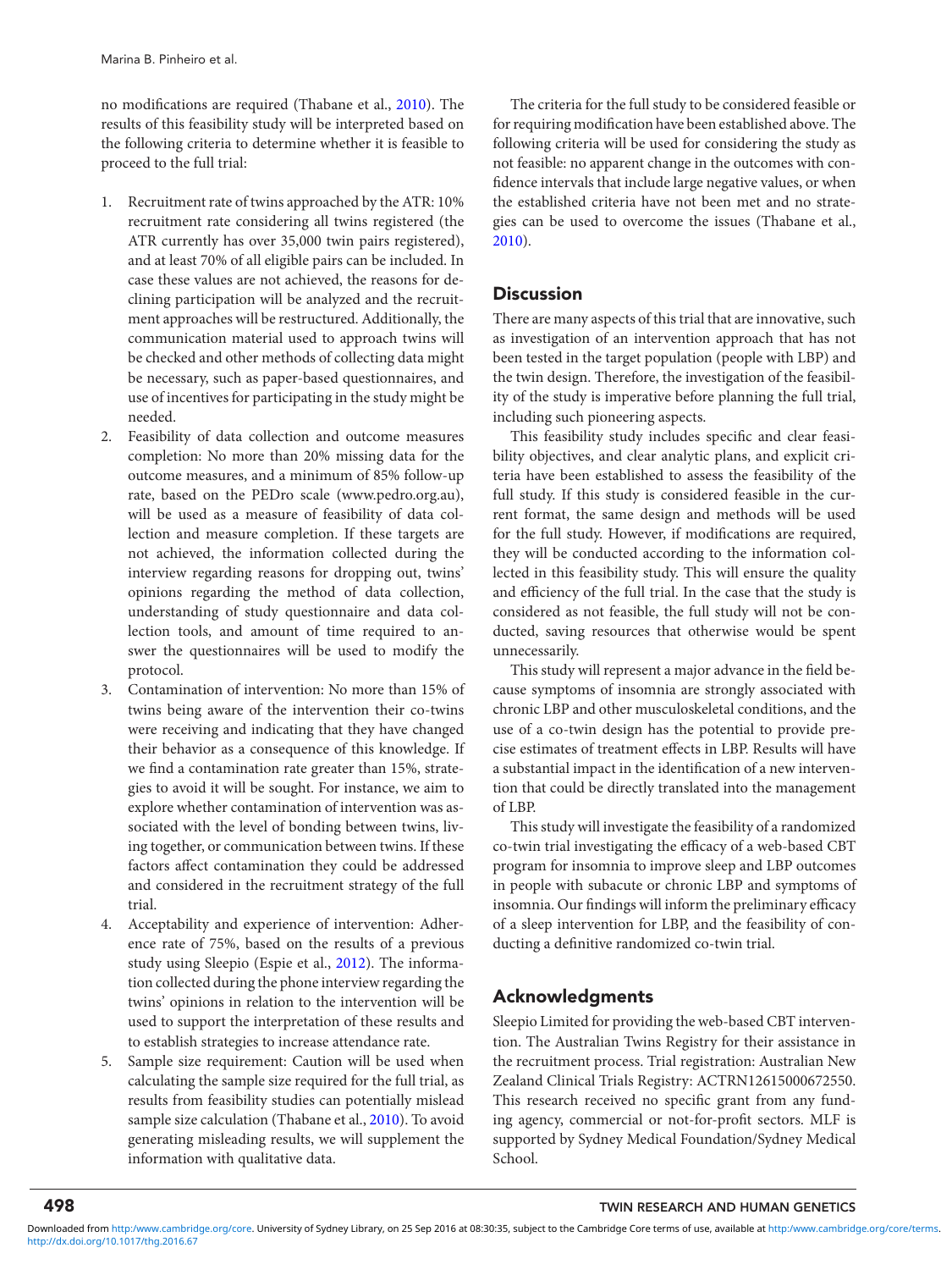# <span id="page-7-0"></span>**Conflicts of Interests**

None

# **Details of Ethical Approval**

The authors assert that all procedures contributing to this work comply with the ethical standard of the relevant national and institutional committees on human experimentation and with the Helsinki Declaration of 1975, as revised in 2008.

# **References**

- Alsaadi, S. M., McAuley, J. H., Hush, J. M., Lo, S., Bartlett, D. J., Grunstein, R. R., & Maher, C. G. (2014a). The bidirectional relationship between pain intensity and sleep disturbance/quality in patients with low back pain. *Clinical Journal of Pain, 30*, 755–765.
- Alsaadi, S. M., McAuley, J. H., Hush, J. M., Lo, S., Lin, C. W. C., Williams, C. M., & Maher, C. G. (2014b). Poor sleep quality is strongly associated with subsequent pain intensity in patients with acute low back pain. *Arthritis & Rheumatology, 66*, 1388–1394.
- Alsaadi, S. M., McAuley, J. H., Hush, J. M., & Maher, C. G. (2012). Erratum to: Prevalence of sleep disturbance in patients with low back pain. *European Spine Journal, 21*, 554– 560.
- Altman, D. G., Schulz, K. F., Moher, D., Egger, M., Davidoff, F., Elbourne, D., … Consort, G. (2001). The revised CON-SORT statement for reporting randomized trials: Explanation and elaboration. *Annals of Internal Medicine, 134*, 663– 694.
- Arthritis and Osteoporosis Victoria. (2013). *A problem worth solving. The rising cost of musculoskeletal conditions in Australia*. Elsternwick: Arthritis and Osteoporosis Victoria.
- Australian Institute of Health and Welfare. (2004). *Eighth biennial health report of the Australian institute of health and welfare*. Canberra, Australia: Author.
- Barclay, N. L., Eley, T. C., Buysse, D. J., Rijsdijk, F. V., & Gregory, A. M. (2010). Genetic and environmental influences on different components of the Pittsburgh sleep quality index and their overlap. *Sleep: Journal of Sleep and Sleep Disorders Research, 33*, 659–668.
- Bastien, C. H., Vallieres, A., & Morin, C. M. (2001). Validation of the insomnia severity index as an outcome measure for insomnia research. *Sleep Medicine, 2*, 297–307.
- Baumeister, H., Knecht, A., & Hutter, N. (2012). Direct and indirect costs in persons with chronic back pain and comorbid mental disorders — A systematic review. *Journal of Psychosomatic Research, 73*, 79–85.
- Borkovec, T. D., & Nau, S. D. (1972). Credibility of analogue therapy rationales. *Journal of Behavior Therapy and Experimental Psychiatry, 3*, 257–260.
- Browne, R. H. (1995). On the use of a pilot sample for sample size determination. *Statistics in Medicine, 14*, 1933–1940.
- Chan, A. W., Tetzlaff, J. M., Altman, D. G., Laupacis, A., Gotzsche, P. C., Krleza-Jeric, K., … Moher, D. (2013).

SPIRIT 2013 statement: Defining standard protocol items for clinical trials. *Annals of Internal Medicine, 158*, 200– 207.

- Dupont, W. D. (1988). Power calculations for matched casecontrol studies. *Biometrics, 44*, 1157–1168.
- Espie, C. A., Kyle, S. D., Hames, P., Gardani, M., Fleming, L., & Cape, J. (2014). The sleep condition indicator: A clinical screening tool to evaluate insomnia disorder. *BMJ Open, 4*, e004183.
- Espie, C. A., Kyle, S. D., Williams, C., Ong, J. C., Douglas, N. J., Hames, P., & Brown, J. S. (2012). A randomized, placebo-controlled trial of online cognitive behavioral therapy for chronic insomnia disorder delivered via an automated media-rich web application. *Sleep, 35*, 769– 781.
- Everitt, B. S., & Howell, D. C. (2005). Co-twin control methods. In B. S. Everitt (Ed.), *Encyclopedia of statistics in behavioral science*. Vol. 1 (pp. 415–418). West Sussex, UK: Wiley.
- Ferreira, M. L., Ferreira, P. H., Latimer, J., Herbert, R. D., Hodges, P. W., Jennings, M. D., … Refshauge, K. M. (2007). Comparison of general exercise, motor control exercise and spinal manipulative therapy for chronic low back pain: A randomized trial. *Pain, 131*, 31–37.
- Ferreira, P. H., Beckenkamp, P., Maher, C. G., Hopper, J. L., & Ferreira, M. L. (2013). Nature or nurture in low back pain? Results of a systematic review of studies based on twin samples. *European Journal of Pain, 17*, 957–971.
- Ferreira, P. H., Ferreira, M. L., Maher, C. G., Herbert, R. D., & Refshauge, K. (2006). Specific stabilisation exercise for spinal and pelvic pain: A systematic review. *Australian Journal of Physiotherapy, 52*, 79–88.
- Freburger, J. K., Carey, T. S., Holmes, G. M., Wallace, A. S., Castel, L. D., Darter, J. D., & Jackman, A. M. (2009). Exercise prescription for chronic back or neck pain: Who prescribes it? Who gets it? What is prescribed?. *Arthritis & Rheumatology, 61*, 192–200.
- Gottlieb, D. J., O'Connor, G. T., & Wilk, J. B. (2007). Genomewide association of sleep and circadian phenotypes. *BMC Medical Genetics, 8*, S9.
- Hall, A. M., Maher, C. G., Latimer, J., Ferreira, M. L., & Costa, L. O. (2011). The patient-specific functional scale is more responsive than the Roland Morris disability questionnaire when activity limitation is low. *European Spine Journal, 20*, 79–86.
- Harris, P. A., Taylor, R., Thielke, R., Payne, J., Gonzalez, N., & Conde, J. G. (2009). Research Electronic Data Capture (REDCap) — A metadata-driven methodology and workflow process for providing translational research informatics support. *Journal of Biomedical Informatics, 42*, 377– 381.
- Heath, A. C., Kendler, K. S., Eaves, L. J., & Martin, N. G. (1990). Evidence for genetic influences on sleep disturbance and sleep pattern in twins. *Sleep, 13*, 318–335.
- Henry, J. D., & Crawford, J. R. (2005). The short-form version of the Depression Anxiety Stress Scales (DASS-21): Construct validity and normative data in a large non-clinical sample. *British Journal of Clinical Psychology, 44*, 227– 239.

# **TWIN RESEARCH AND HUMAN GENETICS 499**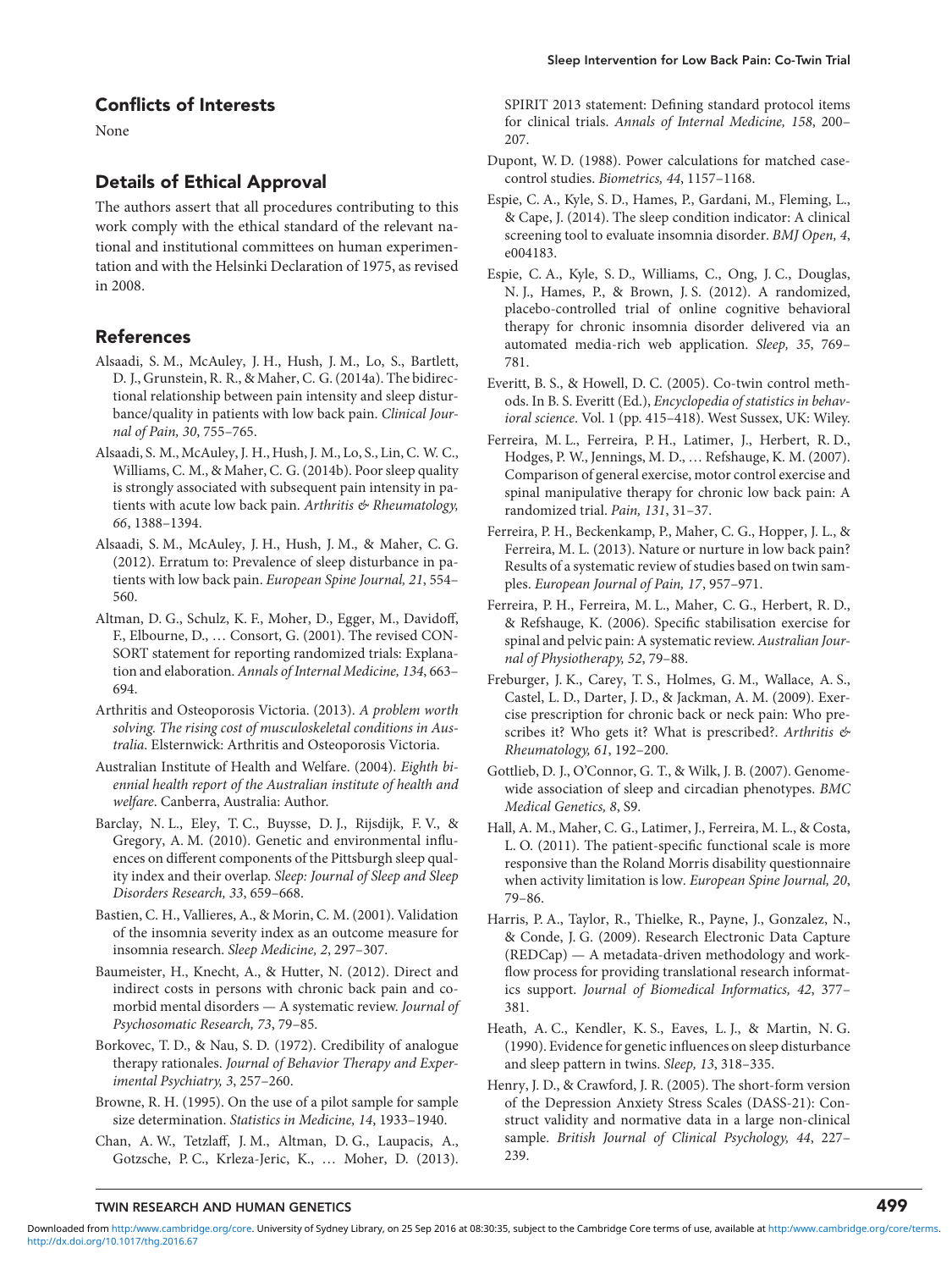- <span id="page-8-0"></span>Hoffmann, T. C., Glasziou, P. P., Boutron, I., Milne, R., Perera, R., Moher, D., … Michie, S. (2014). Better reporting of interventions: Template for intervention description and replication (TIDieR) checklist and guide. *British Medical Journal*, *348*, g1687.
- Hunter, D., Major, P., Arden, N., Swaminathan, R., Andrew, T., MacGregor, A. J., … Spector, T. D. (2000). A randomized controlled trial of vitamin D supplementation on preventing postmenopausal bone loss and modifying bone metabolism using identical twin pairs. *Journal of Bone and Mineral Research, 15*, 2276–2283.
- Jungquist, C. R., O'Brien, C., Matteson-Rusby, S., Smith, M. T., Pigeon, W. R., Xia, Y., … Perlis, M. L. (2010). The efficacy of cognitive-behavioral therapy for insomnia in patients with chronic pain. *Sleep Medicine, 11*, 302–309.
- Kelly, G. A., Blake, C., Power, C. K., O'Keeffe, D., & Fullen, B. M. (2011). The association between chronic low back pain and sleep: A systematic review. *Clinical Journal of Pain, 27*, 169–181.
- Kundermann, B., Krieg, J. C., Schreiber, W., & Lautenbacher, S. (2004). The effect of sleep deprivation on pain. *Pain Research and Management, 9*, 25–32.
- Lee, P. H., Macfarlane, D. J., Lam, T. H., & Stewart, S. M. (2011). Validity of the International Physical Activity Questionnaire Short Form (IPAQ-SF): A systematic review. *International Journal of Behavioral Nutrition and Physical Activity, 8*, 115.
- Machado, L. A., Kamper, S. J., Herbert, R. D., Maher, C. G., & McAuley, J. H. (2009). Analgesic effects of treatments for non-specific low back pain: A meta-analysis of placebocontrolled randomized trials. *Rheumatology (Oxford), 48*, 520–527.
- Martin, N. G., Carr, A. B., Oakeshott, J. G., & Clark, P. (1982). Co-twin control studies: Vitamin C and the common cold. *Progress in Clinical and Biological Research*, *103* Pt A, 365– 373.
- McCracken, L. M., & Iverson, G. L. (2002). Disrupted sleep patterns and daily functioning in patients with chronic pain. *Pain Research and Management, 7*, 75–79.
- Nicholas, M. K., Wilson, P. H., & Goyen, J. (1992). Comparison of cognitive-behavioral group treatment and an alternative non-psychological treatment for chronic low back pain. *Pain, 48*, 339–347.
- Novak, M., Mucsi, I., Shapiro, C. M., Rethelyi, J., & Kopp, M. S. (2004). Increased utilization of health services by insomniacs — An epidemiological perspective. *Journal of Psychosomatic Research, 56*, 527–536.
- Reynolds, C. F., 3rd, Redline, S., Workgroup, D.-V. S.-W. D., & Advisors. (2010). The DSM-5 sleep-wake disorders nosology: An update and an invitation to the sleep community. *Journal of Clinical Sleep Medicine, 6*, 9–10.
- Riemann, D., & Perlis, M. L. (2009). The treatments of chronic insomnia: A review of benzodiazepine receptor agonists and psychological and behavioral therapies. *Sleep Medicine Reviews, 13*, 205–214.
- Roland, M., & Fairbank, J. (2000). The Roland-Morris disability questionnaire and the oswestry disability questionnaire. *Spine (Phila Pa 1976), 25*, 3115–3124.
- Ronkainen, P. H., Kovanen, V., Alen, M., Pollanen, E., Palonen, E. M., Ankarberg-Lindgren, C., … Sipila, S. (2009). Postmenopausal hormone replacement therapy modifies skeletal muscle composition and function: A study with monozygotic twin pairs. *Journal of Applied Physiology (1985), 107*, 25–33.
- Ropponen, A., Silventoinen, K., Hublin, C., Svedberg, P., Koskenvuo, M., & Kaprio, J. (2013). Sleep patterns as predictors for disability pension due to low back diagnoses: A 23-year longitudinal study of Finnish twins. *Sleep, 36*, 891– 897.
- Schutte-Rodin, S., Broch, L., Buysse, D., Dorsey, C., & Sateia, M. (2008). Clinical guideline for the evaluation and management of chronic insomnia in adults. *Journal of Clinical Sleep Medicine, 4*, 487–504.
- Scrimshaw, S. V., & Maher, C. (2001). Responsiveness of visual analogue and McGill pain scale measures. *Journal of Manipulative and Physiological Therapeutics, 24*, 501–504.
- Seyffert, M., Lagisetty, P., Landgraf, J., Chopra, V., Pfeiffer, P. N., Conte, M. L., & Rogers, M. A. M. (2016). Internetdelivered cognitive behavioral therapy to treat insomnia: A systematic review and meta-analysis. *PLoS ONE, 11*, e0149139.
- Smeets, R. J., Beelen, S., Goossens, M. E., Schouten, E. G., Knottnerus, J. A., & Vlaeyen, J. W. (2008). Treatment expectancy and credibility are associated with the outcome of both physical and cognitive-behavioral treatment in chronic low back pain. *Clinical Journal of Pain, 24*, 305–315.
- Tang, N. K., Lereya, S. T., Boulton, H., Miller, M. A.,Wolke, D., & Cappuccio, F. P. (2015). Nonpharmacological treatments of insomnia for long-term painful conditions: A systematic review and meta-analysis of patient-reported outcomes in randomized controlled trials. *Sleep, 38*, 1751–1764.
- Thabane, L., Ma, J., Chu, R., Cheng, J., Ismaila, A., Rios, L. P., … Goldsmith, C. H. (2010). A tutorial on pilot studies: The what, why and how. *BMC Medical Research Methodology, 10*, 1.
- Trauer, J. M., Qian, M. Y., Doyle, J. S., Rajaratnam, S. M., & Cunnington, D. (2015). Cognitive behavioral therapy for chronic insomnia: A systematic review and metaanalysiscognitive behavioral therapy for chronic insomnia. *Annals of Internal Medicine, 163*, 191–204.
- Visscher, P. M., Gordon, S., & Neale, M. C. (2008). Power of the classical twin design revisited: II detection of common environmental variance. *Twin Research and Human Genetics, 11*, 48–54.
- Vitiello, M. V., McCurry, S. M., Shortreed, S. M., Baker, L. D., Rybarczyk, B. D., Keefe, F. J., & Von Korff, M. (2014). Shortterm improvement in insomnia symptoms predicts longterm improvements in sleep, pain, and fatigue in older adults with comorbid osteoarthritis and insomnia. *Pain, 155*, 1547–1554.
- Vitiello, M. V., Rybarczyk, B., Von Korff, M., & Stepanski, E. J. (2009). Cognitive behavioral therapy for insomnia improves sleep and decreases pain in older adults with comorbid insomnia and osteoarthritis. *Journal of Clinical Sleep Medicine, 5*, 355–362.

## **500 TWIN RESEARCH AND HUMAN GENETICS**